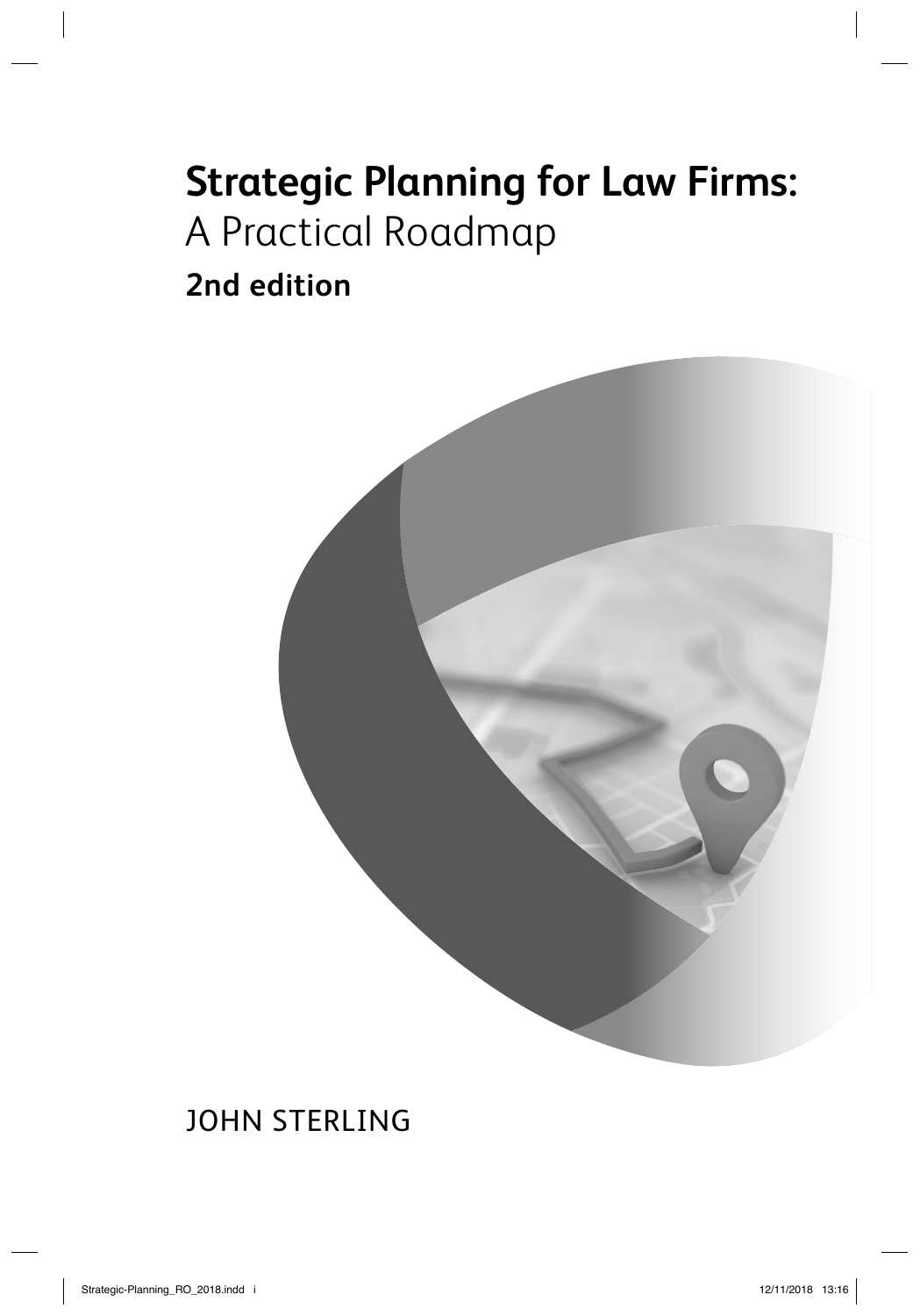**Head of events and books** Leah Darbyshire

**Commissioning editor** Alex Davies

**Editorial assistant** Francesca Ramadan

Published by ARK Group:

UK, Europe and Asia office 5th Floor, 10 Whitechapel High Street London, E1 8QS United Kingdom Tel: +44(0) 207 566 5792 publishing@ark-group.com

North America office 4408 N. Rockwood Drive, Suite 150 Peoria IL 61614 United States Tel: +1 (309) 495 2853 publishingna@ark-group.com

www.ark-group.com

Layout by Susie Bell, www.f-12.co.uk

Printed by Canon (UK) Ltd, Cockshot Hill, Reigate, RH2 8BF, United Kingdom

ISBN: 978-1-78358-356-0

A catalogue record for this book is available from the British Library

© 2018 ARK Group

All rights reserved. No part of this publication may be reproduced or transmitted in any form or by any means, except in accordance with the provisions of the Copyright, Designs and Patents Act 1988 or under terms of a licence issued by the Copyright Licencing Agency in respect of photocopying and/or reprographic reproduction. Application for permission for other use of copyright material, including permission to reproduce extracts in other published works, should be made in writing to the publishers. Full acknowledgement of author, publisher, and source must be given.

#### DISCLAIMER

This publication is intended as a general guide only. The information and opinions it contains are not intended to provide legal advice. The publishers bear no responsibility for any errors or omissions contained herein.

ARK Group is a division of Wilmington plc. The company is registered in England & Wales with company number 2931372 GB. Registered office: 5th Floor, 10 Whitechapel High Street, London, E1 8QS.

VAT Number: GB 899 3725 51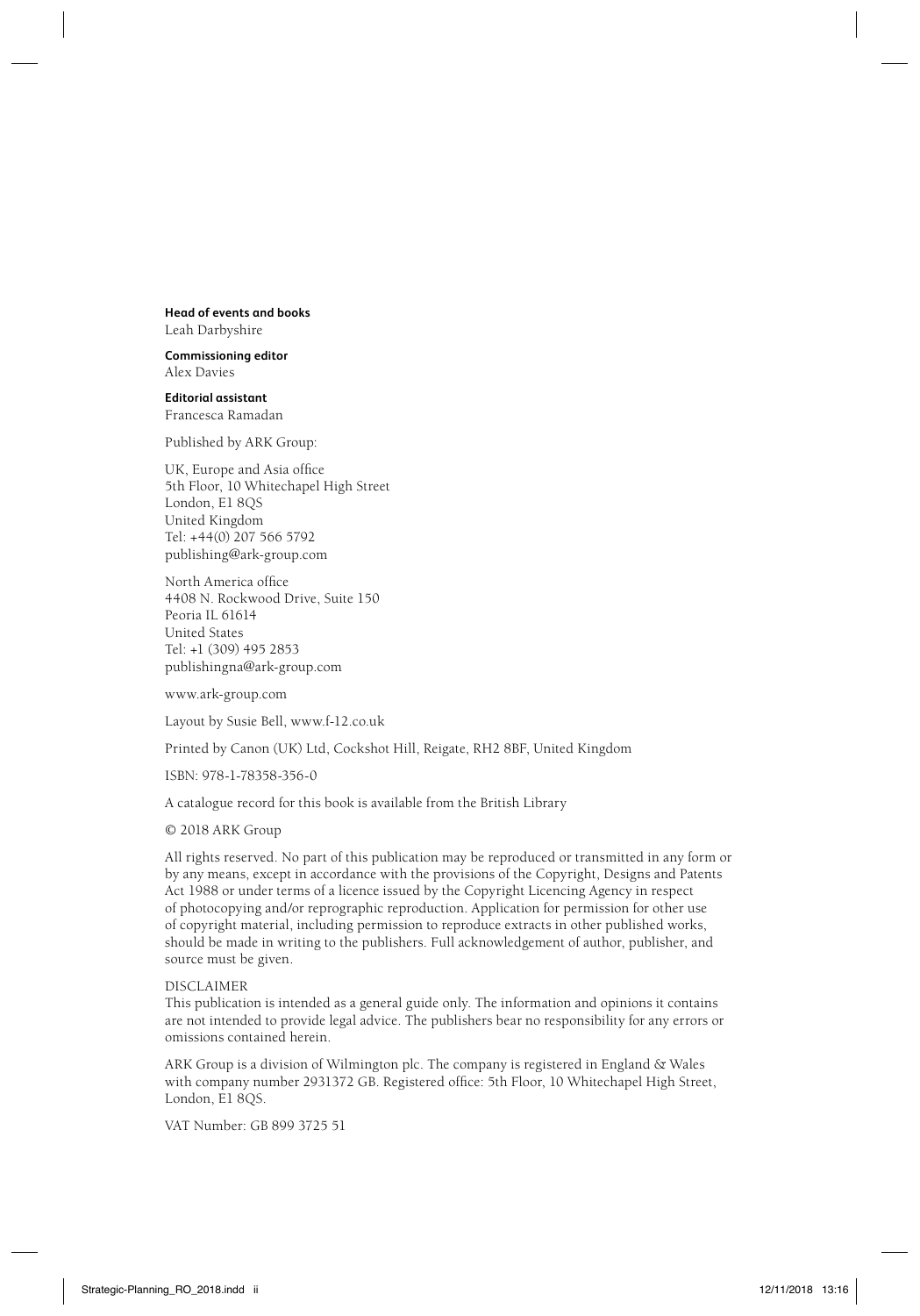## **Contents**

| Chapter 1: Strategic planning process overview                            |
|---------------------------------------------------------------------------|
|                                                                           |
|                                                                           |
| Chapter 4: Phase III - Strategy development                               |
| Chapter 5: Phase IV - Implementation planning                             |
| Chapter 6: Strategic issues - universal challenges to be addressed in the |
| Chapter 7: Strategic planning tools and principles                        |
|                                                                           |
| Case study 1: Sterne, Kessler, Goldstein & Fox                            |
|                                                                           |
|                                                                           |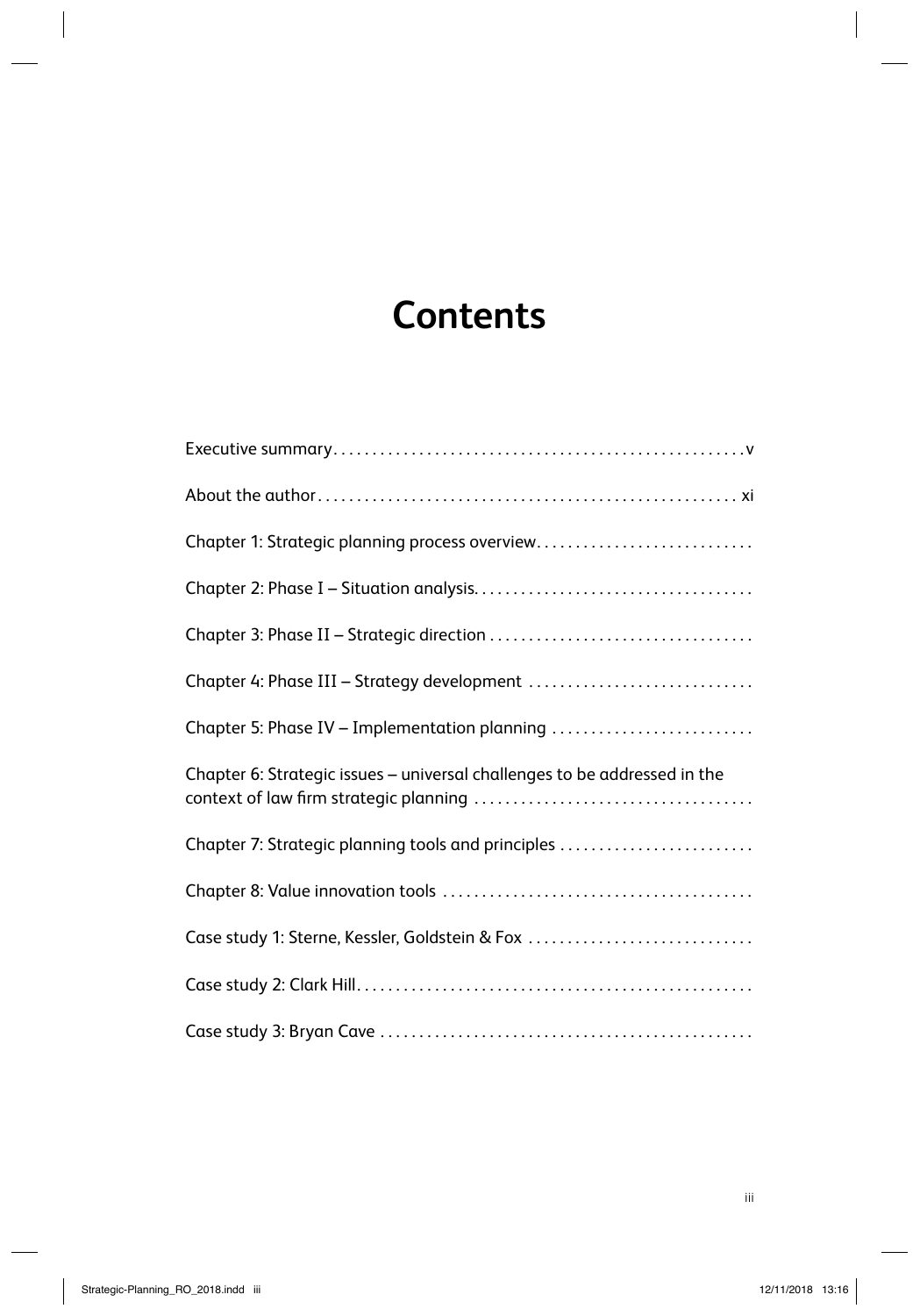$\overline{\phantom{a}}$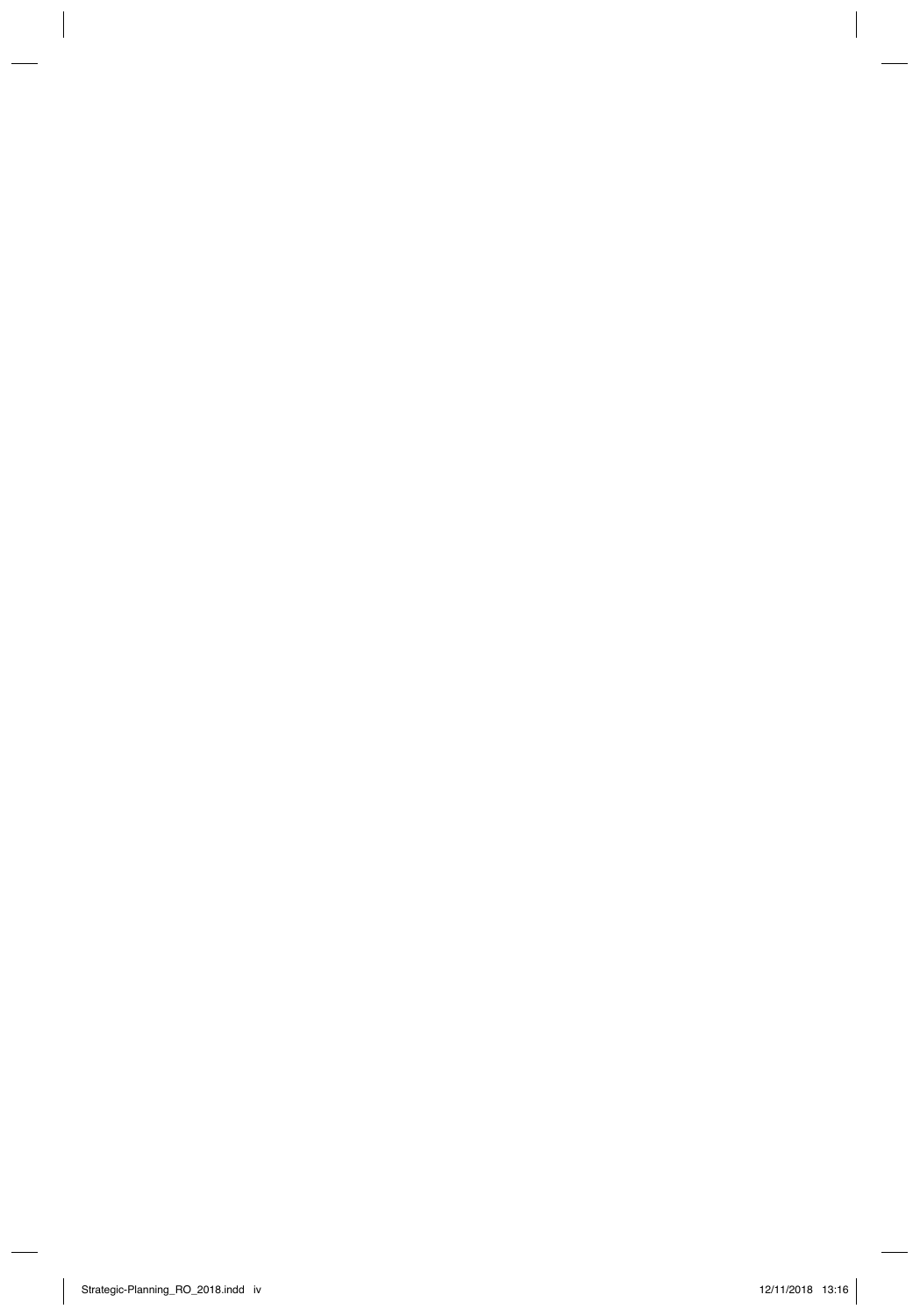## **Executive summary**

At its core, the purpose of strategy in any for-profit organization is to position the firm to achieve better and more sustainable returns than the competition. In other words, the purpose of strategy is to capture a sustainable competitive advantage. Doing so requires the firm to satisfy major stakeholders (primarily customers, but also knowledge workers, shareholders, and others) over both the near and longer term. Ultimately, business strategy is about winning in competitive markets.

The origins of business strategy can be traced to the immediate post-WWII era and Peter Drucker's 1946 book, *Concepts of the Corporation*. Drucker gets to the heart of the issue, making the following point:

*"A company's primary responsibility is to serve its customers. Profi t is not the primary goal, but rather an essential condition for the compa*ny's continued existence. There is only one valid definition of business *purpose: to create a customer."*

In other words, if an organization cannot satisfy its clients in a superior manner over a sustained period, the rest of its mission is doomed – there will be no profits for the shareholders, no wages for the work force, and no future for the firm.

Business strategy really began to flower in the 1960s, when Bruce Henderson founded the Boston Consulting Group (BCG). Other consultancies already existed, but BCG cemented the idea of business strategy. The premise that tools and models could directly influence business performance gained legitimacy during this period. Firms like BCG, Bain & Company, McKinsey & Company, and Arthur D. Little all contributed to the proliferation of useful models and tools. Thus, today most managers understand things like economies of scale and the experience curve, product life cycles, and the various matrices that consultants trot out to analyze markets and businesses (many of the most pertinent tools and models for law firms are covered in-depth in this book).

Strategic-Planning\_RO\_2018.indd v trategic-Planning\_RO\_2018.indd v trategic-Planning\_RO\_2018.indd 12/11/2018 13:16

v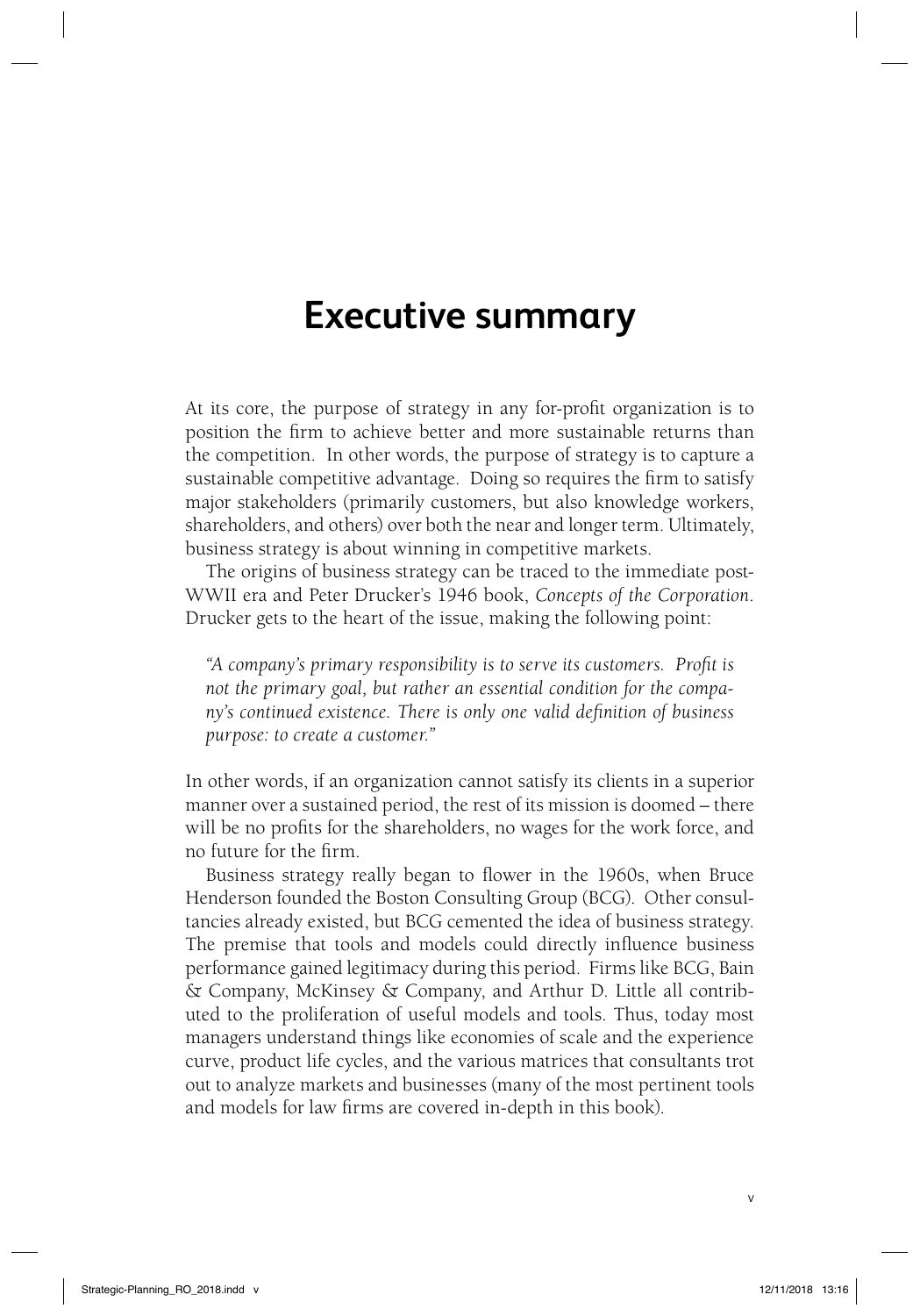More than perhaps any consultant, academic, or management guru, Michael Porter has provided the central definitions for what we know today as business strategy and strategic planning. In his seminal 1985 book, *Competitive Advantage: Creating and Sustaining Superior Performance*, Porter began with the supposition that "Competition is at the core of the success or failure of firms... Competitive strategy aims to establish a profitable and sustainable position against the forces that determine industry competition."

Porter highlighted three so-called generic strategies in *Competitive Advantage*:

- 1. Cost leadership (i.e. capturing customers on the basis of price);
- 2. Differentiation (i.e. capturing customers on the basis of offering unique value); and
- 3. Focus (i.e. targeting narrow markets in which your firm has an advantage).

A decade or so later, he refined this thinking. Specifically, Porter's landmark *Harvard Business Review* article entitled "What is Strategy?" sharpened the definition. Specifically he noted:

*"Competitive strategy is about being different. It means deliberately choosing a different set of activities to deliver a unique mix of value."* 

Porter makes the further point that simply pursuing the low cost position is not a source of sustainable advantage – someone is always willing to go lower. In the legal marketplace we see this manifest in many ways – the continual erosion of rates and margins in insurance defense, the increased disaggregation of legal projects and the related rise of alternative legal service providers, and the standardization of transactional and other documents (e.g. simple wills, loan documents, etc.).

The increasing competitiveness of the legal industry – both for people and for clients – has led some to look for so-called "blue oceans". W. Chan Kim and Renée Mauborgne, professors at INSEAD, analyzed strategies across hundreds of organizations and described an approach to strategy that focused on pursuing uncontested markets (i.e. blue oceans), rather than deeply competitive markets (i.e. red oceans). Others have turned to business model innovation, using Alexander Osterwalder's *Business Model Canvas* both to scrutinize existing business models and to create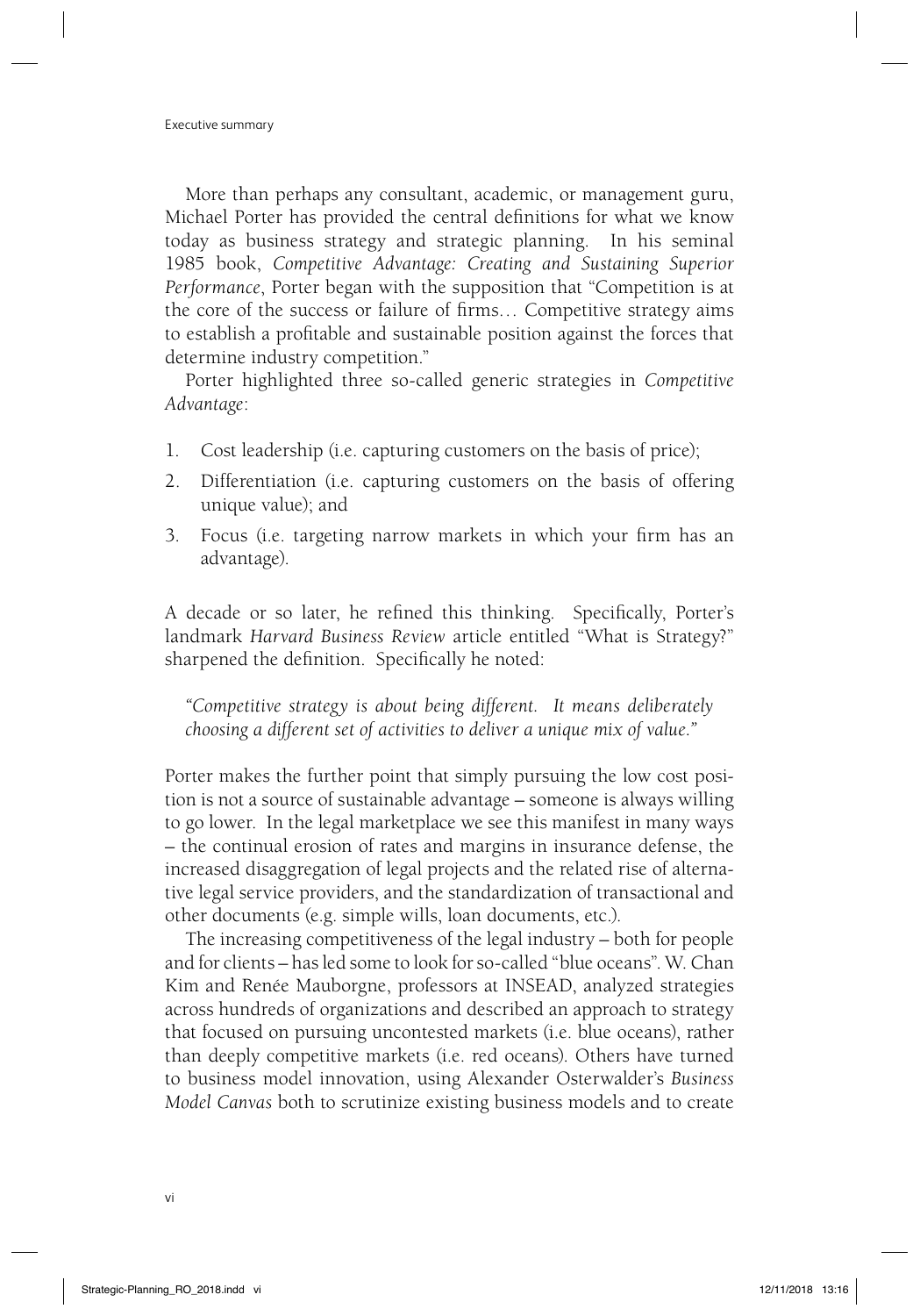business models for ancillary businesses and/or novel practice areas. Discussion of both Blue Ocean Strategy and the Business Model Canvas are new in this edition.

Theory and history are all well and good, but how does this really translate in a law firm environment? This report provides readers with a solid grounding in the key elements of a strategic plan (which apply both at the firm and at the practice group level). Namely, a well constructed strategic plan includes:

- A concise and compelling vision and mission;
- A well articulated and focused set of primary goals;
- Strategies that allocate resources toward achieving those goals; and
- Related implementation plans that prioritize near term action and highlight meaningful measures and milestones that track implementation.

Further, this report provides the reader with a workable, real world strategic planning process they can use in their own firms. That process includes:

- An approach to developing a strong analytical foundation and framework – providing an objective, factual assessment of the internal and external environment facing the firm;
- $\bullet$  A means of defining the firm's strategic direction enabling the firm to articulate and agree upon its direction including:
	- What the firm (or practice group) aspires to become over the long run; and
	- $\circ$  What position(s) the firm or practice intends to occupy (i.e. what it will be known for).
- A means of developing action oriented strategies enabling the firm (or practice) to agree upon the sometimes difficult trade-offs among its strategic alternatives, enabling it to focus resources on achieving its aspirations and desired market positions; and
- An approach for identifying near term action plans (and prioritizing those action plans) so that individuals are directly engaged in (and are accountable for) roles that put the strategy into operation on a day-to-day basis.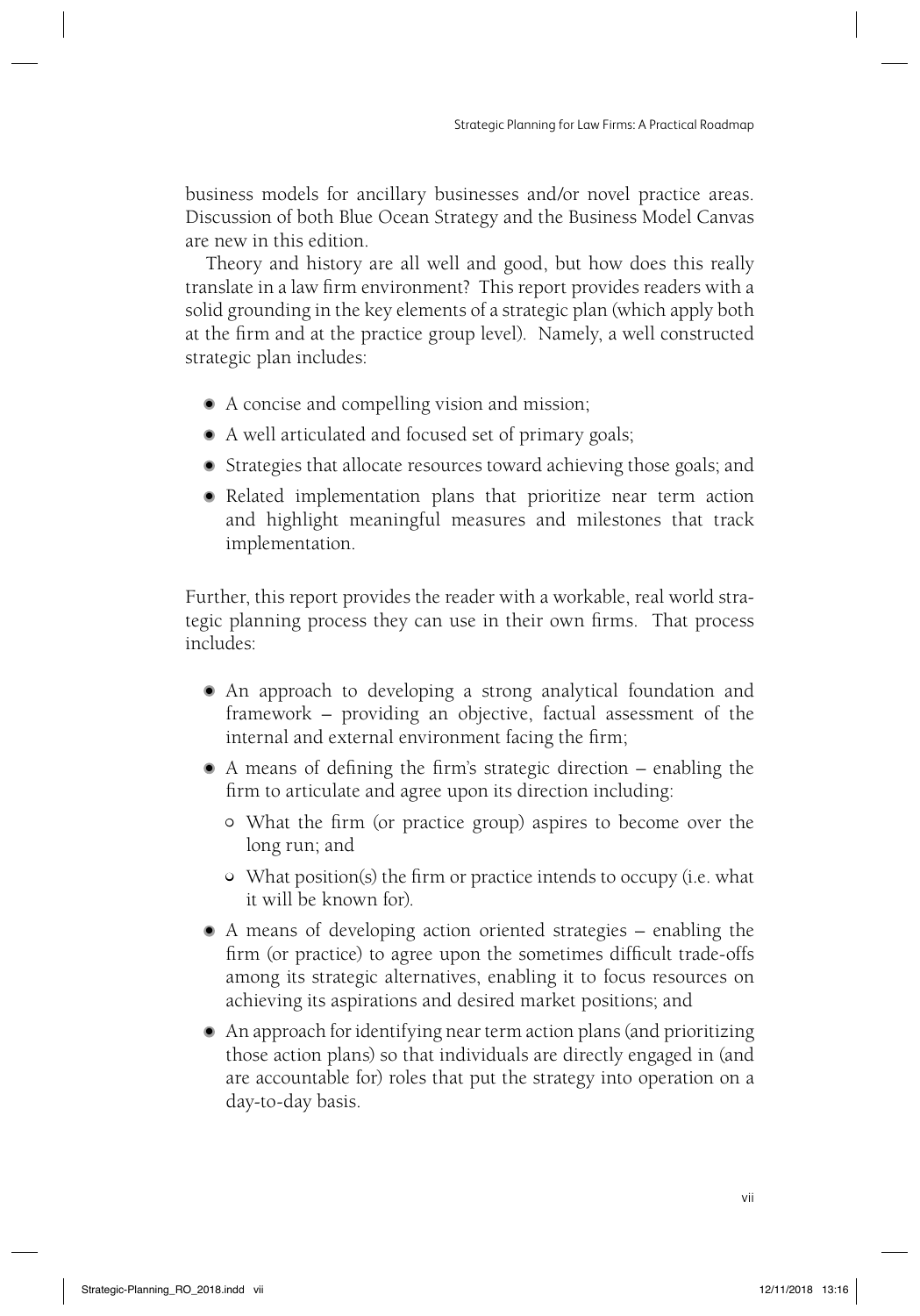Readers will find the remainder of this book organized into the following major sections:

- **A strategic planning process roadmap** providing a detailed guide to best practices for strategy development and strategic planning in a law firm context;
- **An expanded review of strategic management tools and principles** – providing a pragmatic overview of the most important and useful analytical tools and strategic management principles that drive winning strategies for law firms, including:
	- Portfolio analysis tools and techniques;
	- Product/service life cycle management;
	- Competitive intensity analyses (the so-called five forces);
	- Scenario planning techniques;
	- Disruptive innovation principles;
	- Co-creation principles;
	- Blue Ocean strategy development;
	- Business model canvas; and
	- Balanced scorecard tools.
- **A discussion of strategic issues facing law firms** providing a guide to the universal challenges and question law firms face in the context of strategic planning, including:
	- People issues;
	- Knowledge management;
	- Project management;
	- Value drivers and pricing (fees in the context of client relationships);
	- Profitability and financial management;
	- Succession management; and
	- Outsourcing and smart-sourcing.
- **Case studies** highlighting real world examples of how the process has worked in large, mid-size and boutique law firms – updated to reflect how firms are coping strategically with the post-crash, flat demand environment we have seen over the past five years.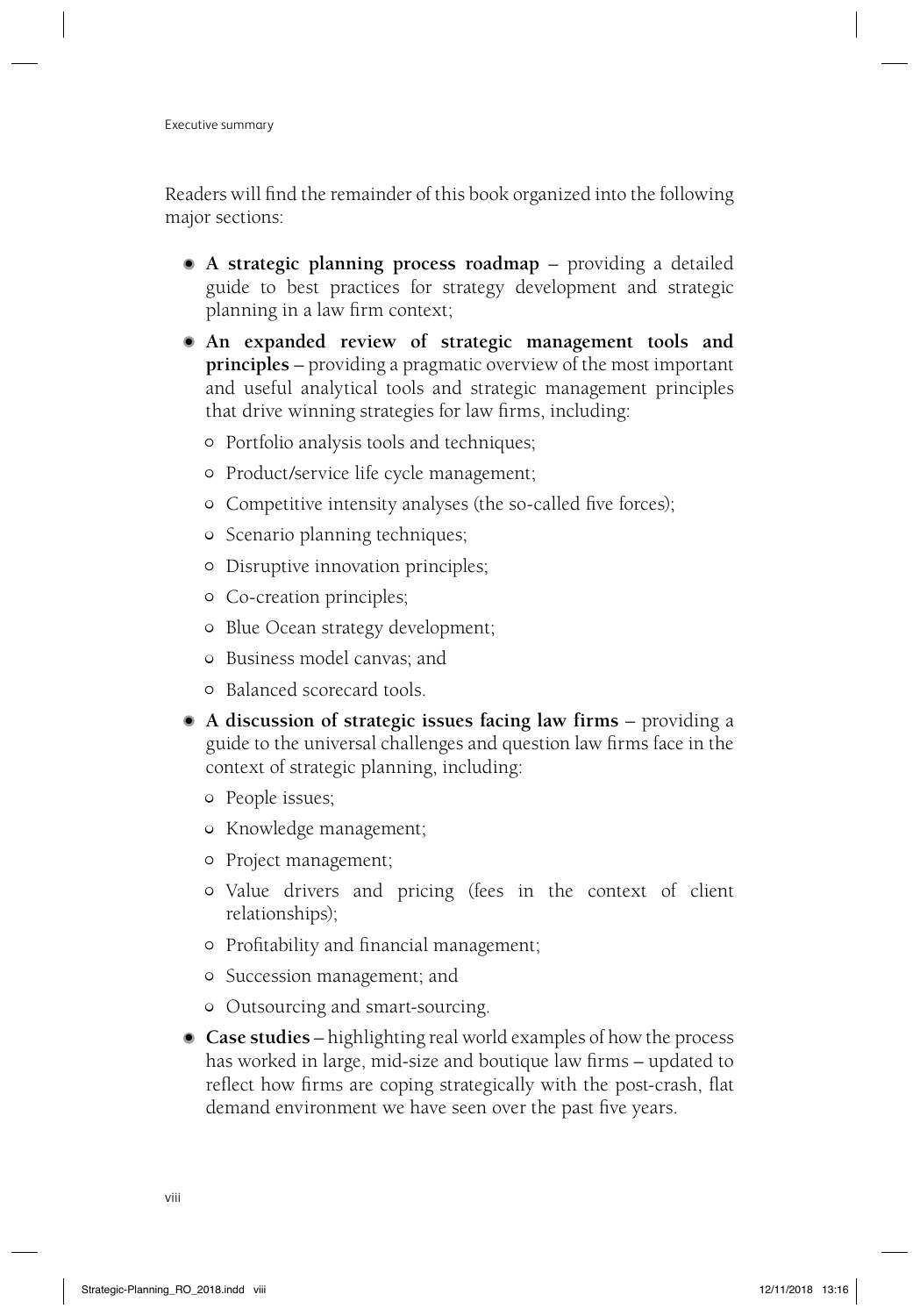Strategic Planning for Law Firms: A Practical Roadmap

Readers of the previous edition will find much new to explore in the second edition, including a thoroughly updated discussion of the core strategic issues facing law firms; refreshed case studies that outline real world responses to current strategic issues, strategic planning challenges, and strategy implementation imperatives; a deep dive into applying "Blue Ocean" strategy in a law firm setting; and a discussion of how the "Business Model Canvas" can be used to rethink practice areas, pricing, and ancillary businesses.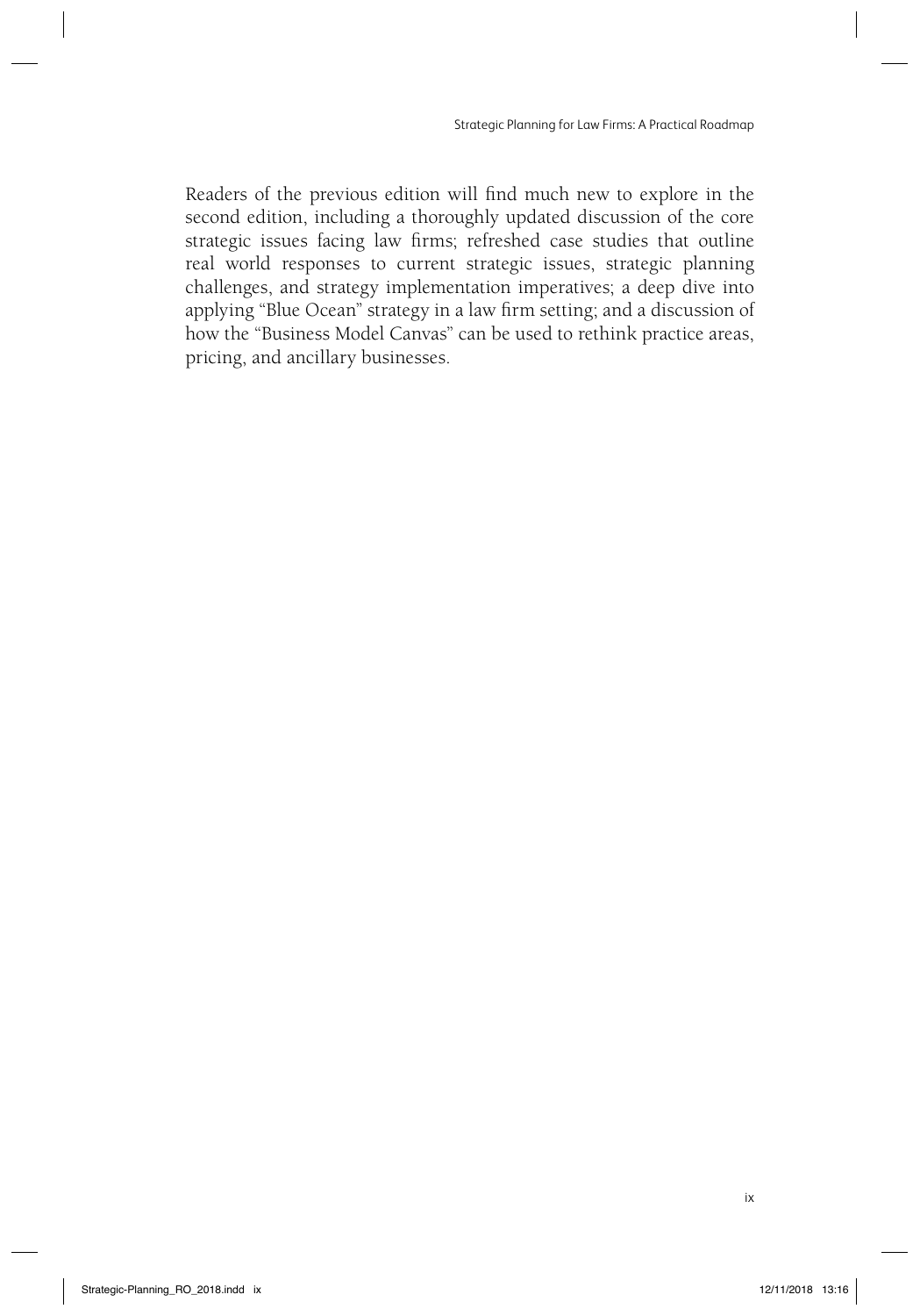$\overline{\phantom{a}}$